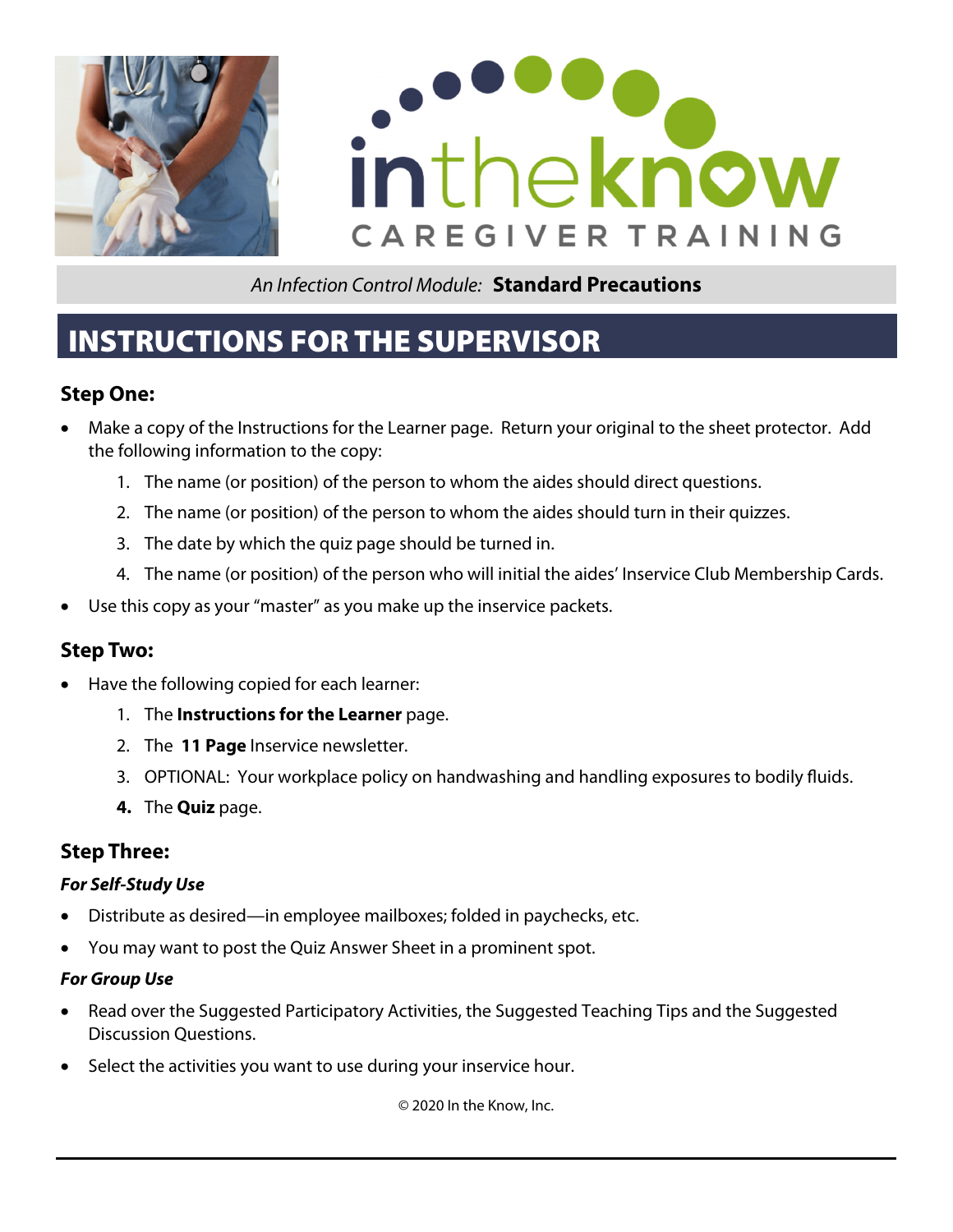



# SUGGESTED PARTICIPATORY ACTIVITIES

## **ACTIVITY # 1: THE DO OR DON'T QUIZ**

- Make copies of the Do or Don't Quiz included in this inservice and hand out to participants.
- Have them mark their answers then review it with the answer key.
- Discuss any items which were answered incorrectly.

## **ACTIVITY #2: PROTECTIVE EQUIPMENT RELAY RACE**

- Divide your group into teams of 4 people each. Or, if your group is large, ask for volunteers to make up at least two teams of 4 people each.
- Set up a "station" across the room for each team that contains a supply of gloves, gowns, masks, etc.
- Line up your teams and give them the following instructions:
	- Player One: Prepare yourself for giving a bath to a patient with chickenpox/shingles.
	- Player Two: Prepare yourself for helping a nurse suction a patient with pneumonia.
	- Player Three: Prepare yourself to empty a bedpan.
	- Player Four: Prepare yourself to transfer a patient with scabies from the bed to a wheelchair.
- Have the teams race. The first team to finish correctly wins.
- Have each player of the winning team explain how she/he decided what to put on.
- Now, have each player take off the gloves, gown, mask, etc. the proper way!

# **ACTIVITY #3: INFECTION CONTROL DETECTIVES—A TEAMBUILDING ACTIVITY!**

Explain to the group that it takes a whole team, working together with the common goal of complete "infection control" to break the chain of infection. Use this activity to reinforce the concepts learned in this inservice, and to enhance collaboration, cooperation and communication among your team.

- Have everyone work as a group or break larger groups into teams. Announce that everyone is now an official epidemiologist, or "infection control detective"!
- Give each group a copy of the "Memo" included in this packet. This outlines the problem.
- Now, challenge the group (or groups) to come up with some solutions.
- Solutions to the problem may vary. So, be sure to explain that this is a real world problem that doesn't have a single "right" solution. The most logical conclusion will be if your team recognizes that the infections are all "contact" transmissions and that handwashing education is probably needed.
- The point of the exercise is to get the group thinking about infection control from the "big picture" view and to help them understand that they each have an important role to play.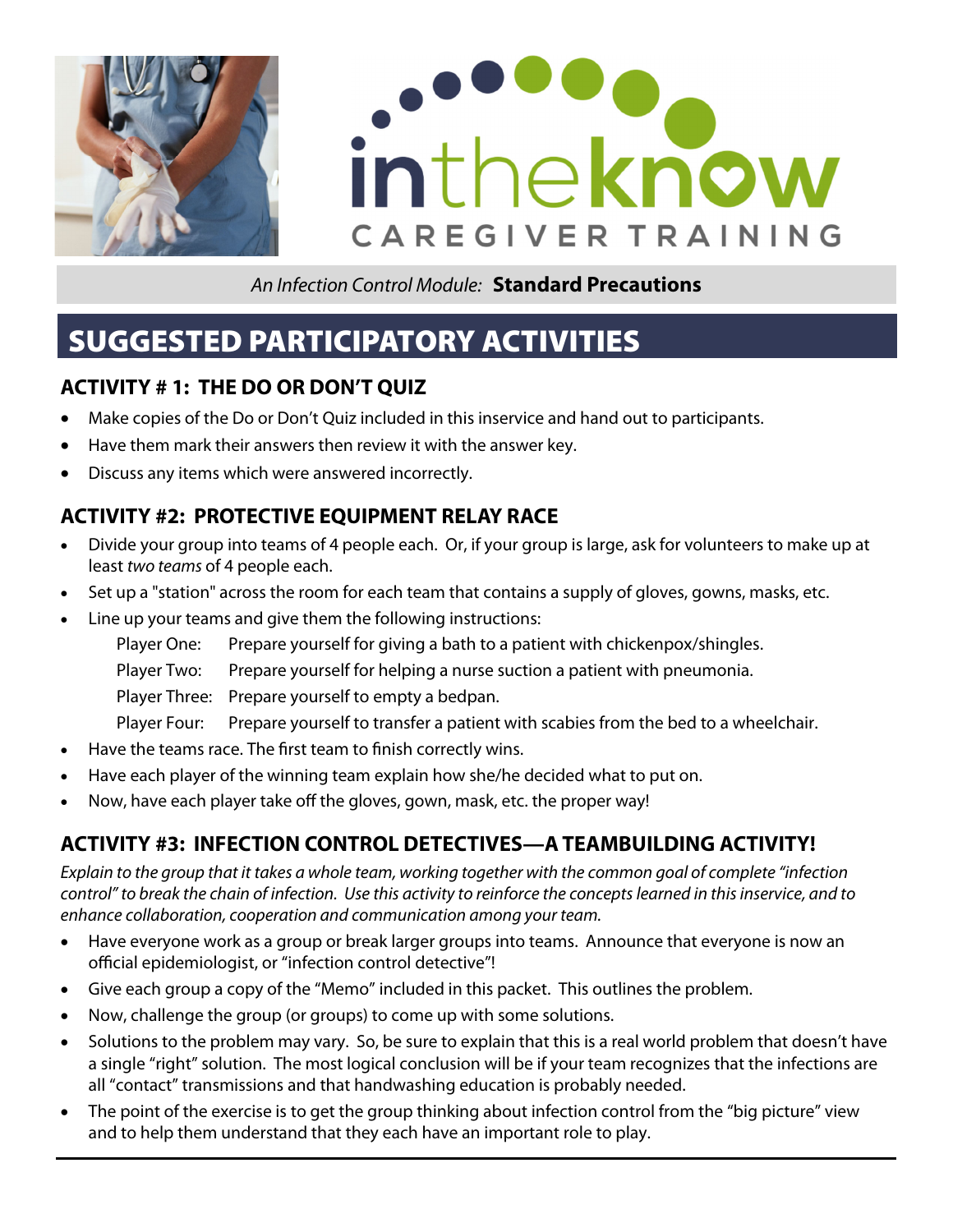



# SUGGESTED TEACHING TIPS

#### **TEACHING TIPS**

- Make an overhead of the Quiz Answer Sheet, and the Do and Don't Quiz answer sheet.
- Take advantage of this inservice time to go over your workplace policies on handwashing and handling exposure to bodily fluids.
- Take some time to allow participants to discuss their reaction to:
	- The "Get Out" box on page 6.
	- The "Connect It Now" box on page 7.
	- The "Next Step" box on page 9.
- Create a display table with various infection control items like gowns, gloves, masks, biohazard bags, etc. Make sure everyone on your staff knows how to find these items when needed.
- The CDC has facilities in Alaska, Georgia, Ohio, Colorado, West Virginia, Pennsylvania, North Carolina, Washington and Washington, DC. If there is a facility near you, you may be able to get a CDC employee to come and do a follow-up inservice with your staff. The address for the main headquarters of the CDC is 1600 Clifton Road NE, Atlanta, GA 30333.

#### **RESOURCES**

The following resources were used in developing this inservice. You might want to check them out for further information:

- www.cdc.gov
- www.osha.gov
- www.icna.co.uk/default.asp
- info.med.yale.edu/ynhh/infection/welcome.html
- Basic Infection Control for the Health Care Professional by Michael Kennamer
- Mosby's Essentials for Nursing Assistants by Sheila A. Sorrentino, et al © 2020 In the Know, Inc.

## **PLEASE NOTE:**

Your staff may enjoy the following related In the Know inservices:

- Client Safety Tips
- Home Care Safety Tips
- Infection Control in the Home
- A Tuberculosis Update
- And Infection Control Update
- Handwashing
- Understanding Drug Resistant Bacteria
- Understanding MRSA
- Protecting Your Clients During Flu Season

If your In the Know library doesn't include these titles, they are available for purchase by calling our tollfree number:

**877-809-5515** 

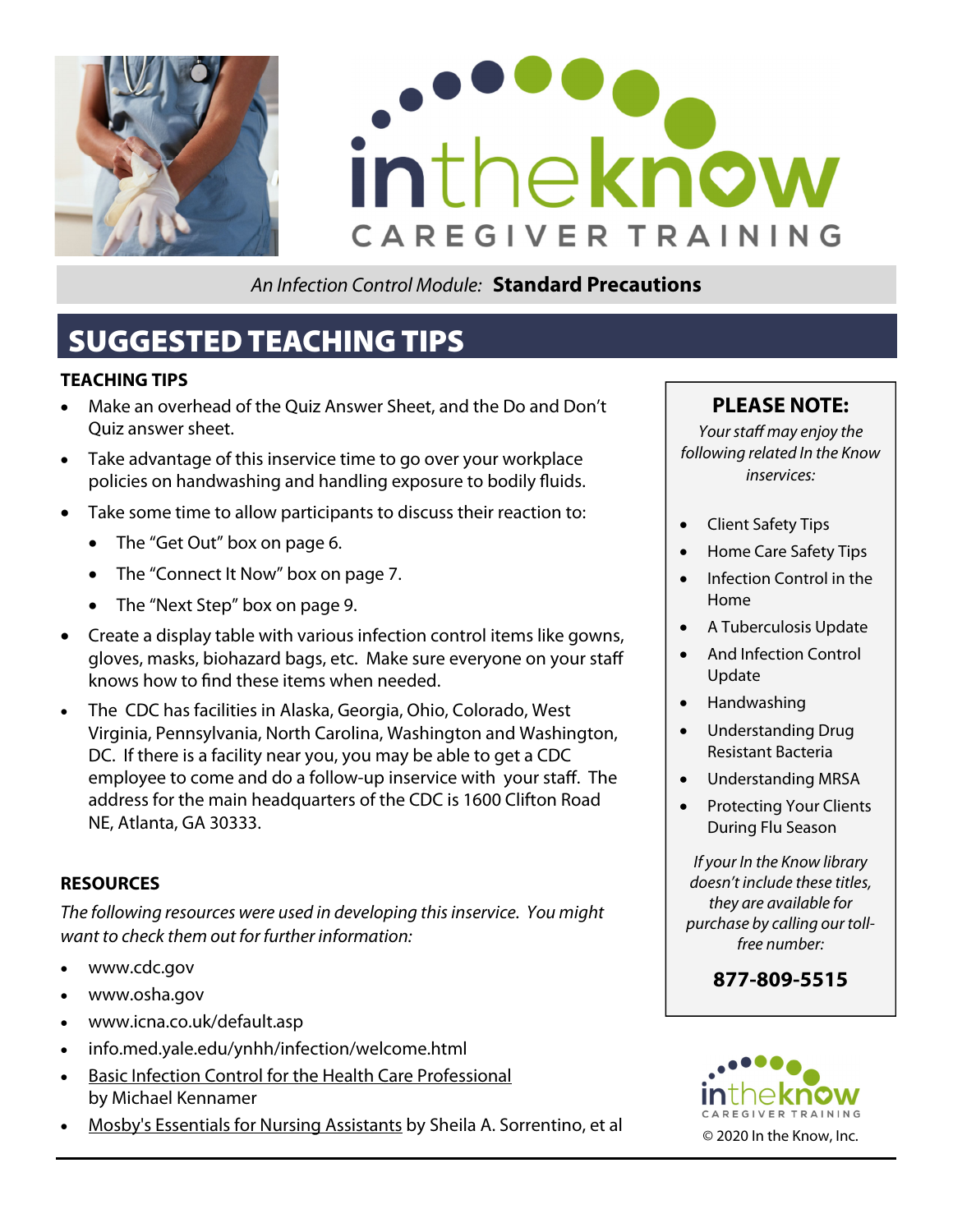



# SUGGESTED DISCUSSION QUESTIONS

## **DISCUSSION QUESTION #1**

Handwashing is the single most important thing you can do to prevent the spread of infections. Can you think of at least six times during your day when your should wash your hands? (Have participants call out answers and write them on an overhead or flipchart to keep track).

Possible answers include:

- 1. When visibly contaminated.
- 2. Before and after every client contact.
- 3. After removing gloves.
- 4. Before eating, drinking or applying makeup.
- 5. After using the bathroom.
- 6. Just before leaving work to go home.

## **DISCUSSION QUESTION #2**

Study after study reveals that healthcare workers in general, and nurses and nursing assistants in particular, have a very high rate of non-compliance with standard precautions guidelines. This means that in spite of all the teaching and preaching about the dangers of spreading infections, nurses and nursing assistants continue to ignore handwashing guidelines and fail to use personal protective equipment properly. Why do you think this is the case? And, what do you think can be done to change the situation?

### **HERE ARE MORE QUESTIONS THAT MAY SPUR SOME INTERESTING DISCUSSION:**

- In this inservice you learned that following Standard Precautions is regulated under federal law and mandated in all US healthcare settings. However, there is no direct enforcement or consequence for failing to follow these guidelines. Do you think more strict enforcement of the guidelines would make healthcare settings safer places for clients? How would you feel if you could be charged with a federal offense for failing to wash your hands properly at work? What if you could lose your job for ignoring contact precautions?
- If you noticed that a co-worker never washed his or her hands between clients, what would you do—and why?

© 2020 In the Know, Inc.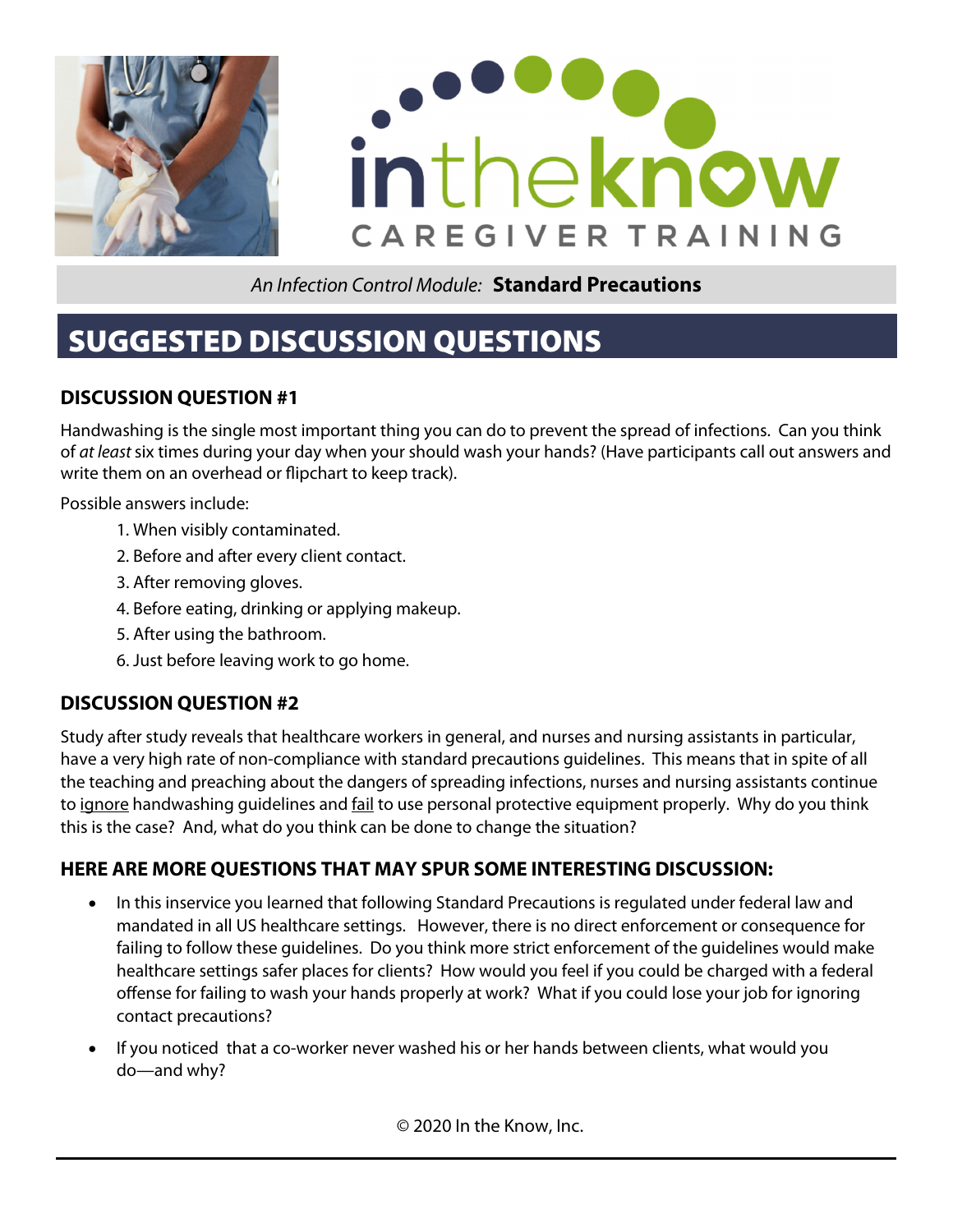

# Ask us about e-learning today! 877.809.5515

# PLACE THE POWER OF E-LEARNING IN THEIR HANDS.





# **IF YOU LIKE OUR PDFs, YOU'LL LOVE OUR E‐LEARNING!**



**BLENDED LEARNING:** Ease into e‐learning with the industry's only true Blended Learning Plan (a combination of traditional classroom training and online learning). It's **FREE** with all signed contracts.



**KEYWORD SEARCHABLE WIKI:** Whether on the job or on the run, give caregivers *instant access to important resources* right from their smartphone!



**TRACK PROGRESS AND RUN REPORTS:** Easily monitor your team's progress in courses, keep certificates all in one place, and generate reports that satisfy surveyors.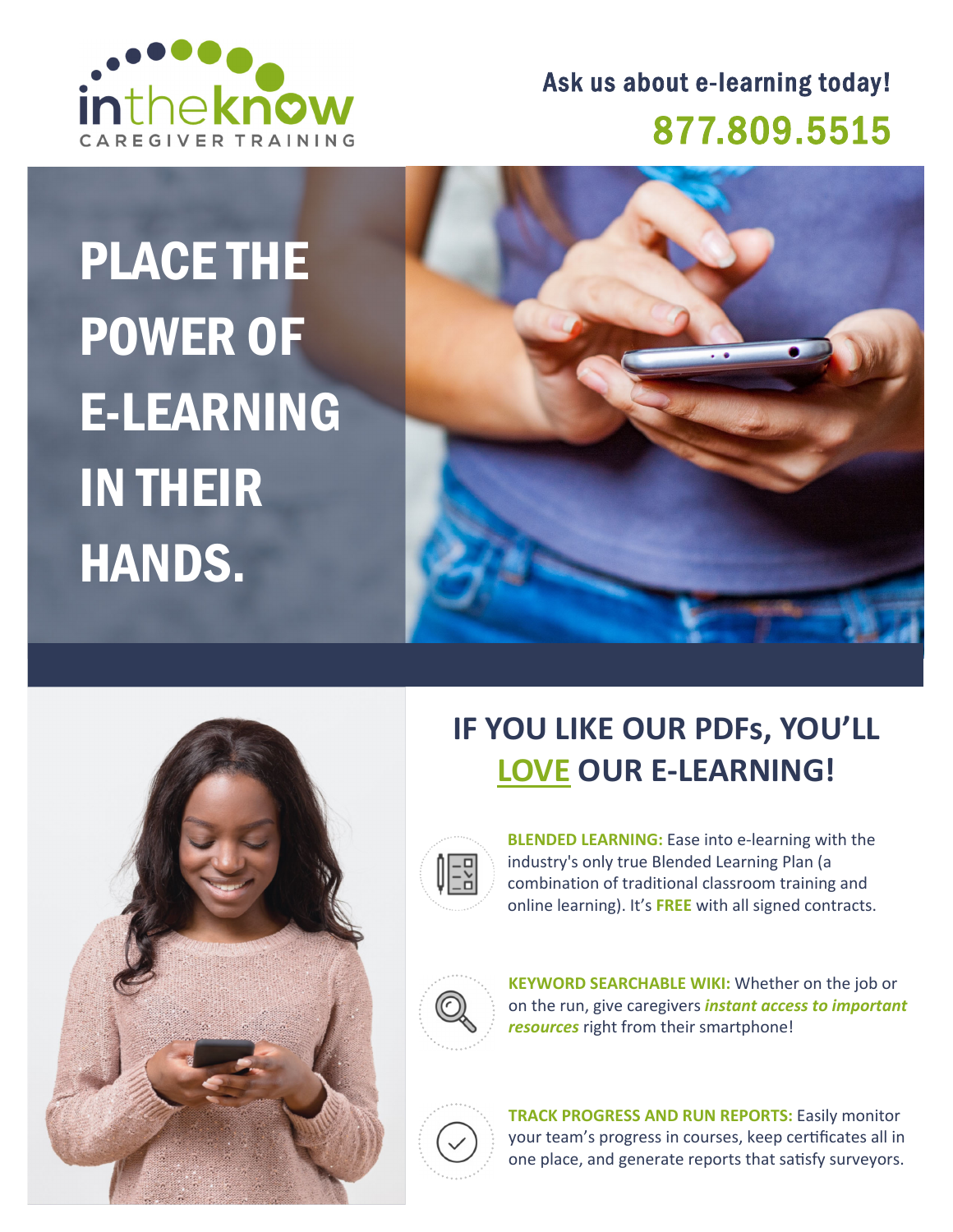



# QUIZ ANSWER KEY

#### **1. Standard Precautions protect:**

D. All of the Above.

#### **2. The Chain of Infection starts with:**

A. An infectious agent. Remember, you can break this part of the chain by CLEANING! Cleaning the environment removes infectious agents. Without infectious agents . . . there is no chain of infection!

#### **3. A client is on contact precautions for MRSA. What personal protective equipment will you need to care for this client?**

 B. Gown and gloves. Contact precautions are used when the person has an infection that is transmitted though direct or indirect contact. Gown and gloves should be put on before entering the care area and removed prior to leaving the area. Hands must be washed after removing the gown and gloves.

#### **4. A client with the flu should be placed on:**

B. Droplet precautions. Droplet precautions require you to wear a mask whenever you are within 3 feet of the clients.

#### **5. False**

Wearing gloves should never take the place of washing hands!

#### **6. True**

 Sadly, most healthcare workers do not wash their hands as often as they should. There are many reasons for this. And, the reasons should be addressed so a suitable solution can be found.

#### **7. True**

 Standard precautions are regulated by OSHA. OSHA regulations are federal laws. So, following standard precautions is federally mandated in all US healthcare settings.

#### **8. False**

 It's **NEVER** okay to share equipment between two clients on contact precautions—ESPECIALLY if they have different infections.

#### **9. False**

Bodily fluids like urine and vomit should be **FLUSHED DOWN THE TOILET**.

#### **10. Fill in the Blank**

The most common way infections are spread in the healthcare setting is by the **HANDS** of healthcare workers.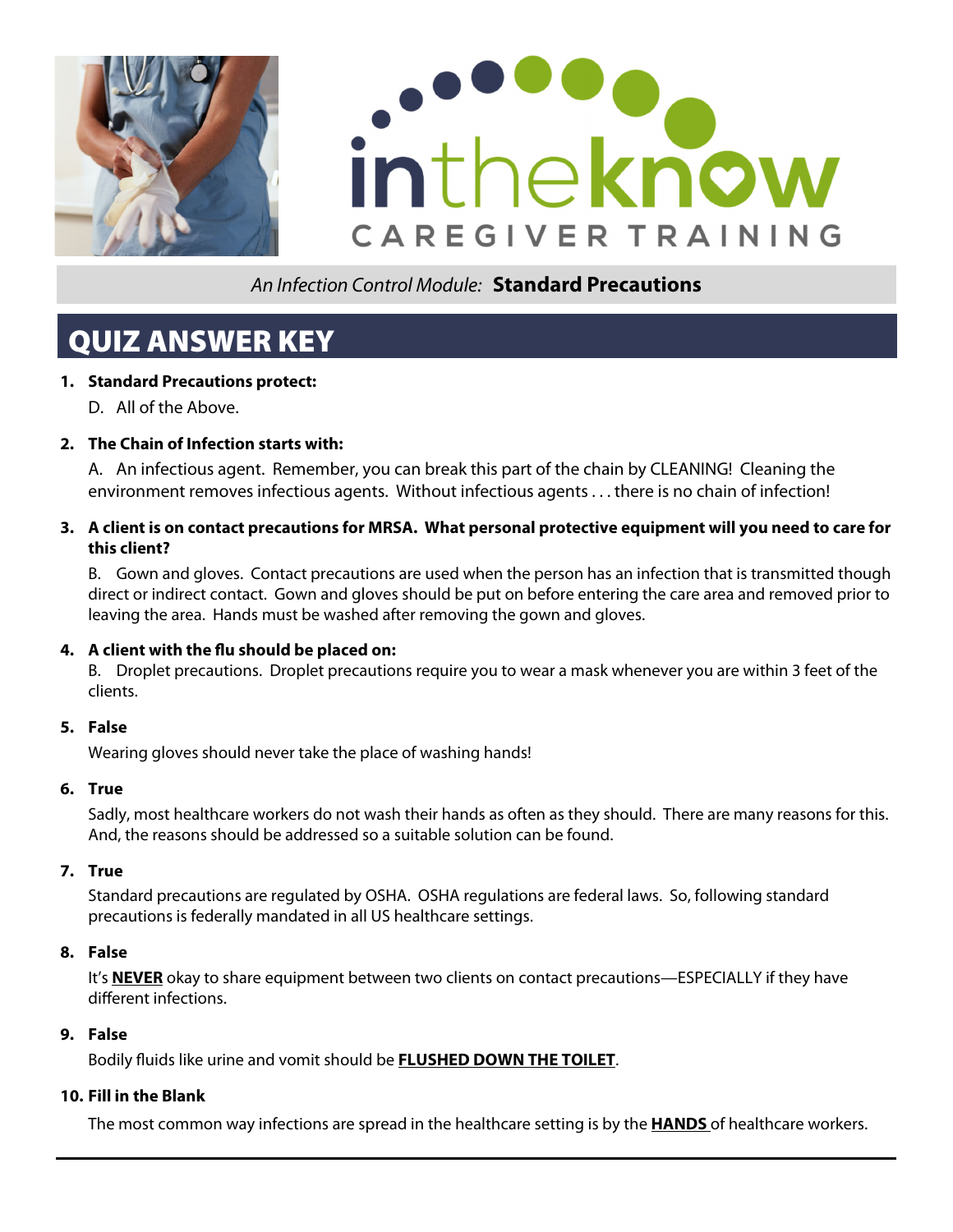



# THE DO OR DON'T QUIZ

**DIRECTIONS:** For each question below, mark "Do" or "Don't".

|                                                                                                                                        | <b>DO</b> | <b>DON'T</b> |
|----------------------------------------------------------------------------------------------------------------------------------------|-----------|--------------|
| 1. Wash your hands between every client.                                                                                               |           |              |
| 2. Use the same pair of gloves on more than one client as long as<br>you rinse them off between clients.                               |           |              |
| 3. Use Standard Precautions on all clients where you have contact with<br>body fluids or broken skin.                                  |           |              |
| 4. Wear gloves in place of handwashing.                                                                                                |           |              |
| 5. Use the same pair of gloves when performing tasks on different body<br>sites on the same client.                                    |           |              |
| 6. Use a dirty gown again as long as you have washed your hands.                                                                       |           |              |
| 7. Wear eye protection and gown if you may be splashed with body fluids                                                                |           |              |
| 8. Put a mask on clients on airborne or droplet precautions if they have to<br>be around uninfected people for a short period of time. |           |              |
| 9. Move a client on airborne or droplet precautions from the room if it isn't<br>absolutely necessary.                                 |           |              |
| 10. Put clients on additional precautions in the same room with people who<br>have the same disease.                                   |           |              |
| 11. Recap a used needle if you find it.                                                                                                |           |              |
| 12. Put used needles only in puncture-resistant containers.                                                                            |           |              |
| 13. Change gloves immediately if they are torn.                                                                                        |           |              |
| 14. Remind your coworkers to use Standard Precautions.                                                                                 |           |              |
| 15. Multi-task and take shortcuts in your work whenever possible.                                                                      |           |              |
| $\odot$ 2020 In the Know, Inc.                                                                                                         |           |              |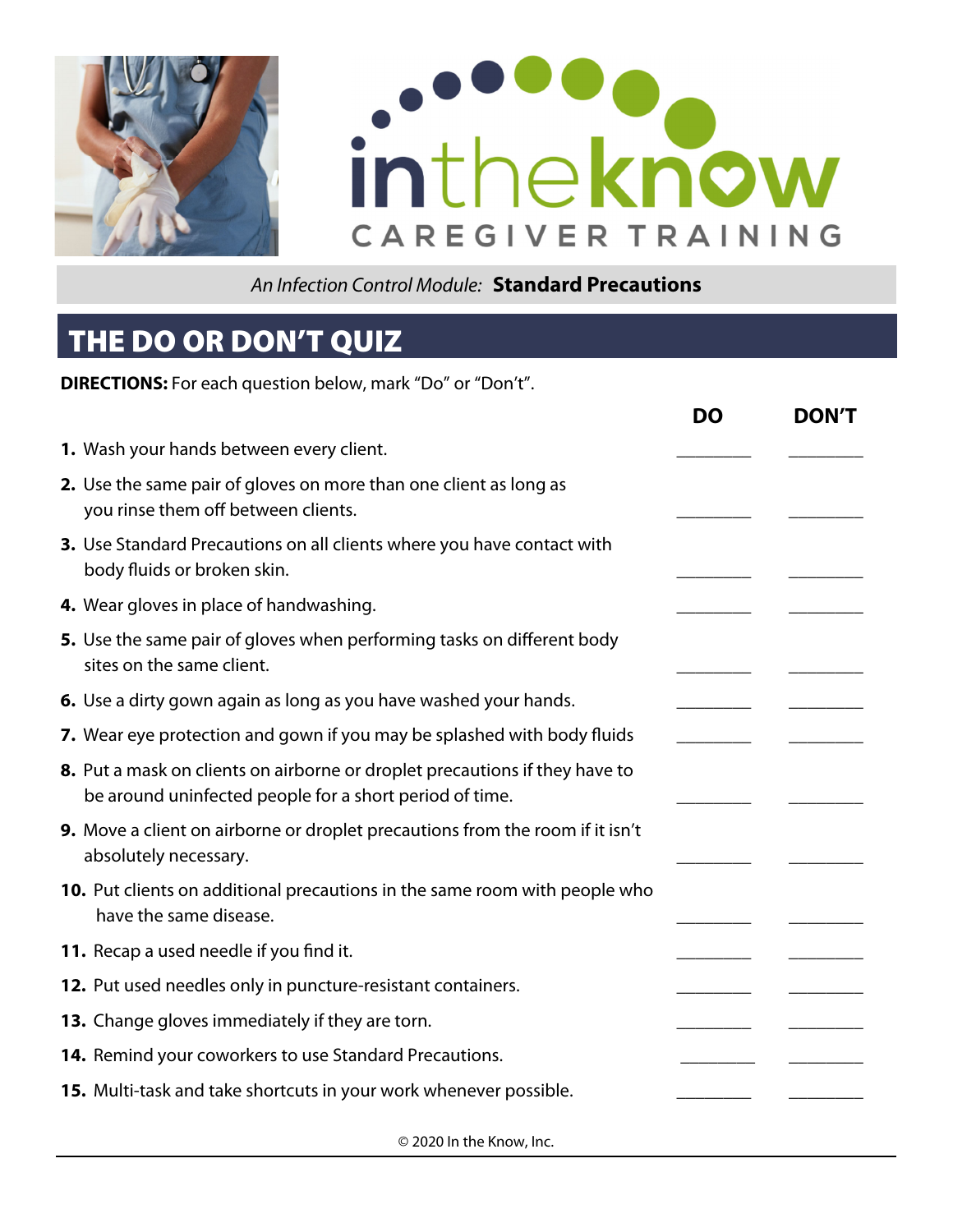



# THE DO OR DON'T QUIZ—ANSWER KEY

**DIRECTIONS:** For each question below, mark "Do" or "Don't".

|                                                                                                                                        | <b>DO</b><br>X | <b>DON'T</b>     |
|----------------------------------------------------------------------------------------------------------------------------------------|----------------|------------------|
| 1. Wash your hands between every client.                                                                                               |                |                  |
| 2. Use the same pair of gloves on more than one client as long as<br>you rinse them off between clients.                               |                | X                |
| 3. Use Standard Precautions on all clients where you have contact with<br>body fluids or broken skin.                                  | X              |                  |
| 4. Wear gloves in place of handwashing.                                                                                                |                | X                |
| 5. Use the same pair of gloves when performing tasks on different body<br>sites on the same client.                                    |                | X                |
| 6. Use a dirty gown again as long as you have washed your hands.                                                                       |                | X                |
| 7. Wear eye protection and gown if you may be splashed with body fluids                                                                | X              |                  |
| 8. Put a mask on clients on airborne or droplet precautions if they have to<br>be around uninfected people for a short period of time. | X              |                  |
| 9. Move a client on airborne or droplet precautions from the room if it isn't<br>absolutely necessary.                                 |                | X                |
| <b>10.</b> Put clients on additional precautions in the same room with people who<br>have the same disease.                            | X              |                  |
| 11. Recap a used needle if you find it.                                                                                                |                | X                |
| 12. Put used needles only in puncture-resistant containers.                                                                            | X              |                  |
| 13. Change gloves immediately if they are torn.                                                                                        | X              |                  |
| 14. Remind your coworkers to use Standard Precautions.                                                                                 | X              |                  |
| 15. Multi-task and take shortcuts in your work whenever possible.                                                                      |                | $\boldsymbol{X}$ |

© 2020 In the Know, Inc.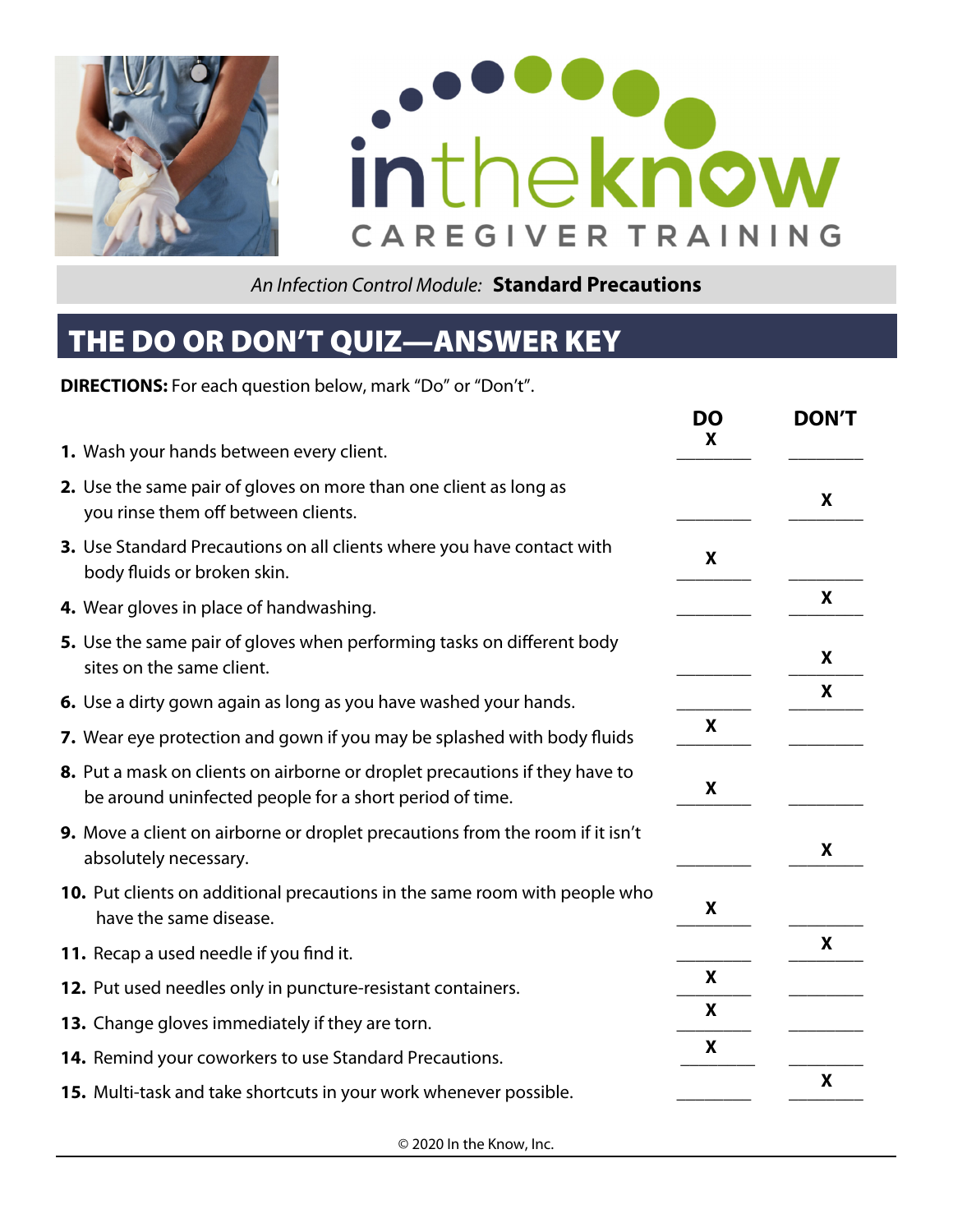



# INFECTION CONTROL DETECTIVES: MEMO

#### **SUNSHINE CENTER HAPPY HOME FOR SENIORS**

- To: The Infection Control Detectives
- From: Candy Barr RN, Nurse Manager
- Date: August 23, 2011
- Re: Increase in Healthcare Associated Infections for the past quarter

The healthcare associated infection rates of our residents for the past quarter have more than *doubled* from the usual 10 percent to 25 percent. It is clear that we have a breach in infection control. I have listed the infections and their rates below.

Having all these infections causes many problems. Our residents are not receiving the care they deserve, the length of stay has increased and we could lose our accreditation.

By the end of the day today, I expect you to have had meetings with all of the employees to discuss this crisis and report back to me with solutions. We will meet in my office at 4pm today.

Please contact me if you have any questions at (212) 555-7111. Thank you in advance for responding to this most urgent matter.

#### **HEALTHCARE ASSOCIATED INFECTION RATES FOR 2ND QUARTER:**

E. coli—3% increase (10 residents)

- MRSA—6% increase (20 residents)
- Surgical wound infections—3% increase (8 residents)
- Hepatitis A—2% increase (2 residents)

#### **DECIDE WITH YOUR TEAM:**

- You've been asked to interview the staff. What exactly do you want to ask them, and why?
- Look at the infections and decide how each is transmitted. Based on this information—what infection control measure is most likely being ignored?
- Do you need to see the charts to find out exactly which members of the healthcare team cared for each client with a new infection? Why or why not?
- What solution do you propose to prevent further outbreaks?
- How will you present or "teach" your solution to the staff?